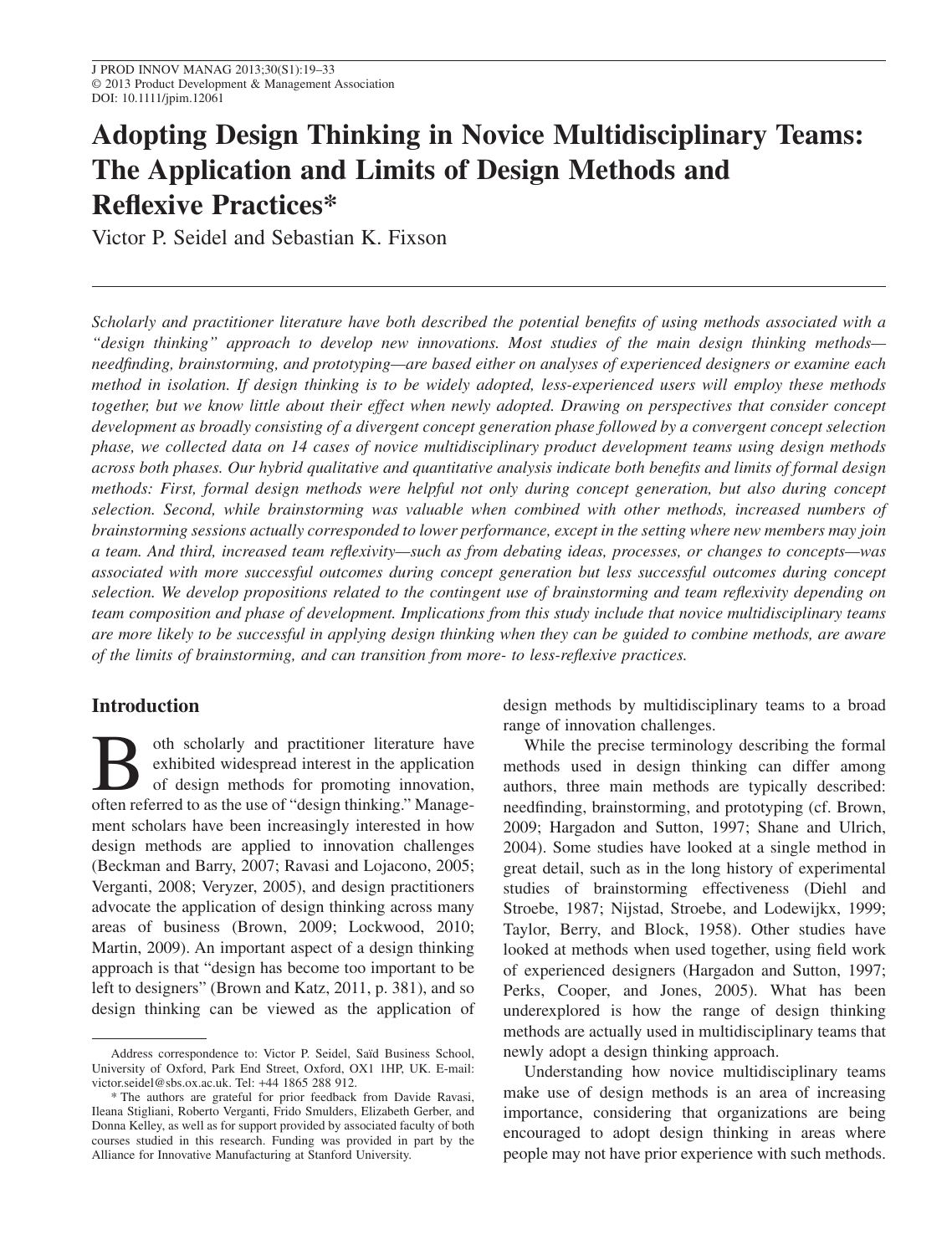If implemented poorly, challenges to adoption may lead to abandonment of a design thinking approach without realizing potential benefits. In a study of brainstorming among experienced designers at product design firm IDEO, one designer noted that "The skills for successful brainstorming develop in an individual over time" (Sutton and Hargadon, 1996, p. 693). The adoption of design thinking by novice multidisciplinary teams may require practices not apparent when studying experienced designers.

To explore this research gap, we designed a study to address the following question: How do novice multidisciplinary teams use design methods to successfully develop novel concepts? The study employed a casebased research approach using both qualitative and quantitative data, examining the use of formal design methods and informal practices among teams of varying performance. The research design included gathering data across the two main phases of concept development described by the scholarly and practitioner literature. The first phase is focused on a divergent process of creating a range of product concepts and is often termed "concept generation" (Beckman and Barry, 2007; Crawford and Di Benedetto, 2011; Ulrich and Eppinger, 2012). The second phase is primarily convergent, evaluating and selecting a final concept prior to proceeding through to detailed development and product launch (Crawford and Di Benedetto, 2011; Ulrich and Eppinger, 2012). Common terms for this second phase include "concept evaluation" (Crawford and Di Benedetto, 2011) or, as we will use, "concept selection" (Beckman and Barry, 2007; Ulrich and Eppinger, 2012).

The results indicate both benefits and limits of formal methods and informal practices. First, formal methods were helpful not only during concept generation, but also during concept selection. Second, there were limits to effectiveness, as holding more brainstorming sessions was related to lower performance, and we develop propo-

#### **BIOGRAPHICAL SKETCHES**

Dr. Victor P. Seidel is on the faculty of the Saïd Business School, University of Oxford. He completed his Ph.D. from Stanford University, and he conducts research on the management of novel concepts in organizations, new approaches to collaborative innovation, and the application of design methods.

Dr. Sebastian K. Fixson is on the faculty of Babson College in Wellesley, Massachusetts. He completed his Ph.D. from Massachusetts Institute of Technology, and he conducts research on product development processes, the impact of product architecture on performance, and the use of design tools in development teams.

sitions about how formal methods such as brainstorming can best be tailored to the context. Finally, increased group task reflexivity (West, 1996)—specifically seen in more debate over ideas, processes, and concept changes—was associated with more successful outcomes during concept generation, but during concept selection the opposite was true. The implications are that the successful adoption of design thinking relies on coupling formal methods and reflexive team practices according to team composition and phase of development.

# **Design Thinking as an Approach to Innovation**

A central proposition of design thinking is that it can be helpful for a range of business challenges that exceed the traditional focus of industrial design (Beckman and Barry, 2007) and should be pursued by nondesigners as well as designers (Brown and Katz, 2011). As an approach to innovation, design thinking draws on a long history of studies of the new product development process. However, the design thinking approach can be cast in contrast to more rationally analytic approaches that have developed out of the management, engineering, and marketing literature (Beckman and Barry, 2007). The literature on design thinking lays out three main formal methods, as outlined in the next section.

#### *Formal Methods of Design Thinking*

While there are some differences in precise terminology of the formal methods that underlie a design thinking approach, common themes emerge. Beckman and Barry (2007) survey the design literature and describe the design-led innovation process as including observation, the use of frameworks for insights, the development of ideas, and the selection of solutions. Across this process, three methods are commonly cited within a design thinking approach (cf. Brown, 2009; Lockwood, 2010; Martin, 2009): (1) needfinding, encompassing the definition of a problem or opportunity through observation; (2) brainstorming, a formal framework for ideation; and (3) prototyping, building models to facilitate the development and selection of concepts. The main characteristics of these formal methods will be discussed in turn.

Needfinding encompasses a set of activities for determining the requirements for a novel concept, drawing on a user-focused framework (Patnaik and Becker, 1999). Needfinding is first undertaken as part of concept generation, drawing on existing technologies and design capabilities (Verganti, 2008), and it emphasizes the devel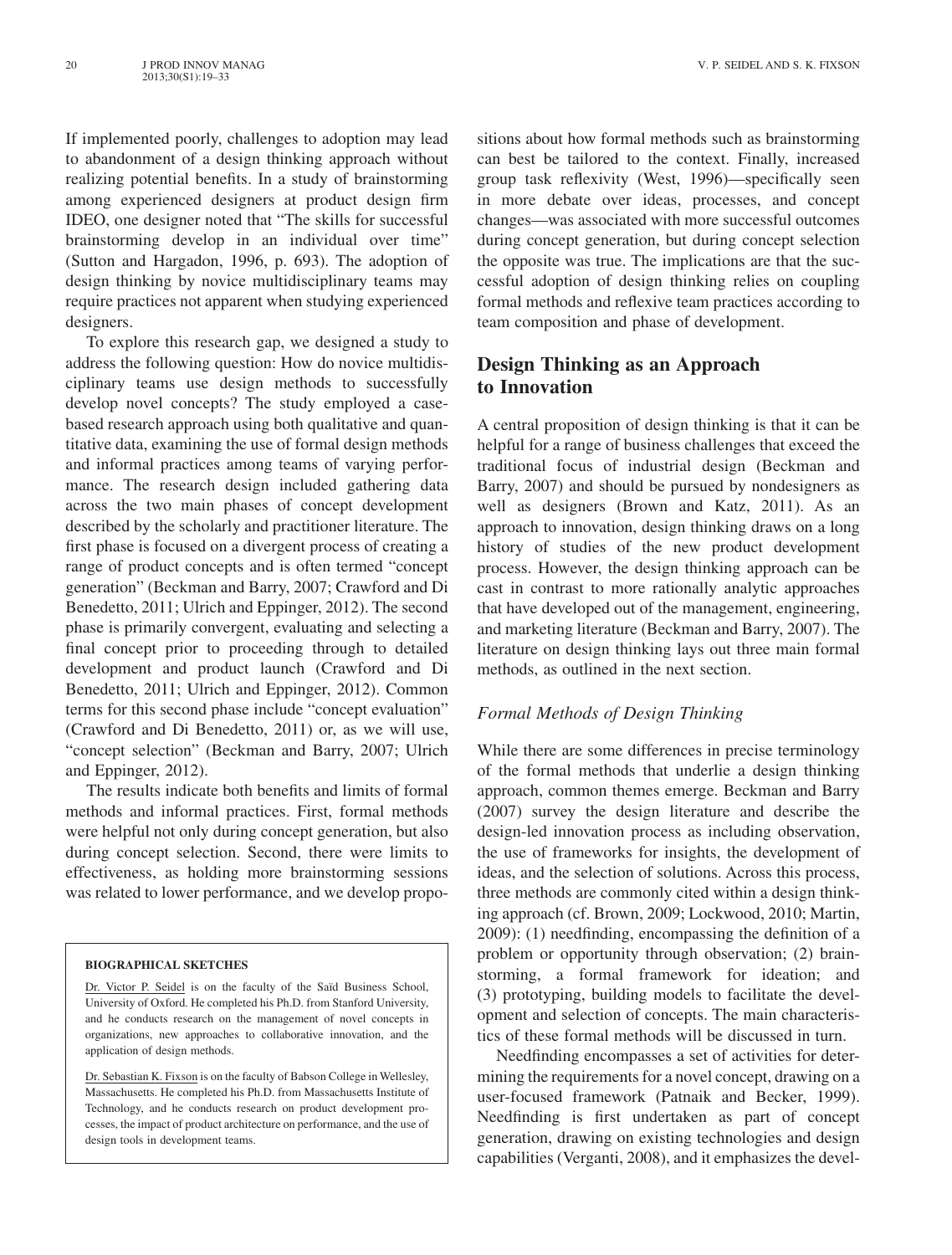opment of deep user insights gained through observation, empathy, and immersion in the user's context (Brown, 2009; Leonard and Rayport, 1997). As an example of the ethnographic approach used in needfinding, Brown (2009, p. 50) presented the case of a designer who, in order to develop a deep understanding of the experience of a patient needing treatment, checked himself into a hospital and went through the emergency room experience from admission to examination. The designer captured his experience with a video camera tucked underneath his hospital gown so he could later share his insights with his team. In addition to enabling finding better and more innovative solutions, achieving clarity on needs among a team is helpful, as a clear project goal has been associated with success in the context of highly innovative concepts (Lynn and Akgün, 2001). In a multidisciplinary team engaged in design thinking, needfinding has been considered an integral part of the initial process.

Brainstorming is a group process applying techniques that promote the search for new solutions that might not be possible through individual ideation. Both practitioners and academics have written about the potential advantages and possible drawbacks of brainstorming (Kelley, 2001; Nijstad et al., 1999; Sutton and Hargadon, 1996). The potential advantage of brainstorming is typically attributed to the possibility to use a structured environment to build on other team members' ideas. The research record indicates mixed results with brainstorming when compared with individual outcomes aggregated into equivalent-sized "nominal groups." There is a long history of finding negative results (Diehl and Stroebe, 1987; Taylor et al., 1958), although some studies have found more positive results, such as recent work suggesting brainstorming as more effective than nominal groups for problems of moderate levels of complexity requiring input from multiple disciplines (Kavadias and Sommer, 2009). Most studies of brainstorming have used experimental approaches (Diehl and Stroebe, 1987). In contrast, an influential field-based work of experienced design teams illustrated how brainstorming may contribute to a firm's objectives beyond ideation, such as in providing skill variety and wisdom within a design community (Sutton and Hargadon, 1996). In summary, the brainstorming literature has either focused on inexperienced users working under experimental conditions or experienced designers within creative teams, and the empirical results are somewhat mixed on effectiveness.

Prototyping is the process by which novel ideas are developed into a preliminary model, enabling evaluation of a given approach as well as the potential for further ideation. Researchers and advocates of design thinking

approaches point out that prototyping, particularly at the earliest phases of product development, is not so much about validating an idea as it is a method to stimulate the imagination (Hargadon and Sutton, 1997) or "building to think" (Brown, 2009). For that reason, it can be less the fidelity of the prototype that matters, but rather the speed with which it can be built and used, sometimes dubbed "agile prototyping" (Meyer and Marion, 2010). Prototyping as a formal design method extends beyond products as it also has been applied in the design of experiential services (Zomerdijk and Voss, 2011). Prototyping has been found to be beneficial and integral to the design process in experienced teams, although relatively unexplored in novice teams.

In summary, three areas of design methods, each with their own set of more specific activities, provide the basis for how a "design thinking" approach gets underway in organizations. However, these methods are usually examined either individually under experimental conditions or as a group but only using experienced teams. Little research has looked at novice multidisciplinary teams working with all of these methods, and the implications of such teams are considered next.

#### *Novice Multidisciplinary Teams*

There are many potential benefits of staffing innovation projects with members that come from a range of disciplines because of the breadth of perspectives offered (Edmondson and Nembhard, 2009; Pelled, Eisenhardt, and Xin, 1999). Functional diversity, however, comes at a cost as teams need to find forms of communications for efficient task work (Ancona and Caldwell, 1992; Pelled et al., 1999). Such ways of communicating may not be explicitly covered in the use of formal design methods, and the intersection of diverse functional background with novice members presents a potential for challenge and conflict within such teams.

The academic literature on teams distinguishes between task conflict and relationship conflict. Studies suggest that relationship conflict always affects team performance negatively, whereas task conflict can affect team performance positively (Pelled et al., 1999), although only when below moderate levels and constructively managed (De Dreu and Weingart, 2003). Research has more recently begun to treat process conflict as distinct from task and relationship conflict (Jehn, Greer, Levine, and Szulanski, 2008). Within the context of creative teams in which iterating through brainstorming and prototyping plays a major role, the process aspect deserves more detailed attention. It has been observed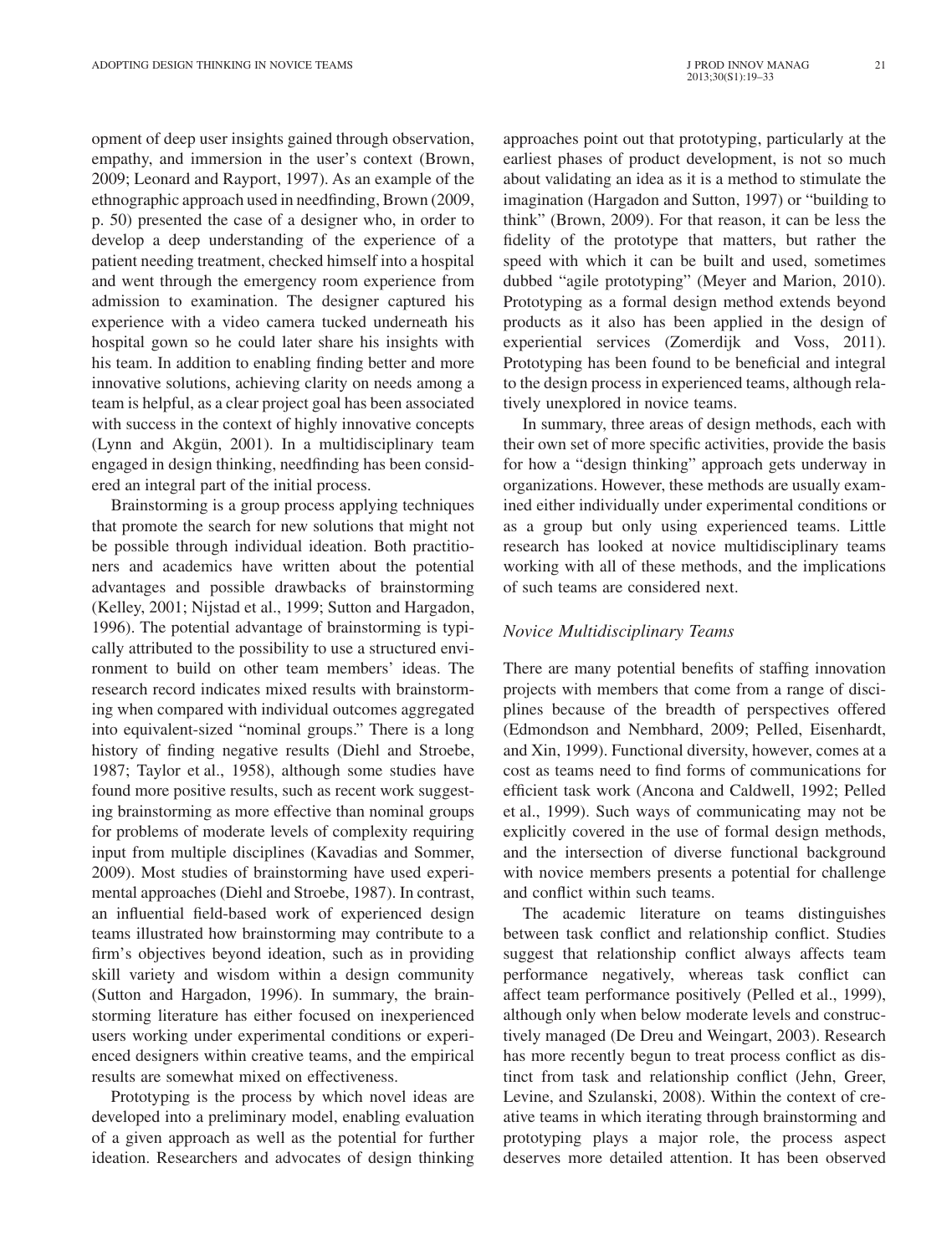that in these settings, teams shift their concepts by replacing certain elements in response to newly arrived information about markets or technologies (Seidel, 2007). In summary, not only do teams face various kinds of conflict in first establishing a concept and the process to follow, there can also be debate about later changes. Informal practices that either enable or constrain conflict are likely to be even more important when considering novice teams. Furthermore, while past studies have looked in detail at how team work practices may affect outcomes, there is little known about how these informal practices may work in concert with design methods when used by novice teams.

A further difficulty with many past studies is that they collect data of team dynamics at a project level and then relate these to performance measures (Pelled et al., 1999; e.g., Jehn et al., 2008), but they do not look at how team behaviors may change over the duration of a project. It has been long understood that teams may proceed through phases in which group dynamics change in a predictable manner (Tuckman, 1965). Projects that are concerned with creating novel products can be considered to include a concept generation phase focused on creating a range of options, followed by a concept selection phase focused on evaluating and choosing a primary concept (Crawford and Di Benedetto, 2011; Ulrich and Eppinger, 2012). This difference in focus can also make particular practices more useful in some phases but can create unintended consequences in other phases (Fixson and Marion, 2012). Such prior research suggests that following projects longitudinally is important to understand potential differences across phases.

In summary, formal methods coupled with informal practices related to conflict and debate can play an important and changing role over the design process. The increasingly widespread use of design thinking leads to expanded involvement of novice multidisciplinary teams adopting these methods, and such teams may have many challenges in working together effectively. The need to understand how these teams work over the duration of an innovation project provides the motivation for this empirical study.

# **Research Method**

Our research question was to address how novice multidisciplinary teams use design methods to successfully develop novel concepts. A case-based research approach using both qualitative and quantitative data was the most appropriate means to address our question, as will be described next.

In their review of field research methods, Edmondson and McManus (2007) outline how the maturity of prior theory spans a continuum. At one end of the spectrum is mature theory, where focused questions with defined constructs and quantitative data can provide hypothesis testing, such as in detailed studies of brainstorming (e.g., Diehl and Stroebe, 1987). In contrast, in developing nascent theory, research is characterized by open-ended inquiry and qualitative data, such as in the inductive study of the innovation process among experienced designers at IDEO (e.g., Hargadon and Sutton, 1997). In the context of interest to this study, there is some existing theory that provides guidance, but there is no mature theory on the use of design methods by novice teams. Given the intermediate stage of prior theory, we designed a study using hybrid field methods as being most appropriate for "methodological fit" (Edmondson and McManus, 2007). This hybrid approach combined qualitative data collection from interviews, written accounts, and observation, and this was complemented by a focused set of quantitative data collected by questionnaire, allowing the use of multiple data sources to inform the findings.

# *Research Design Using Case Studies*

In case-based research, the selection of the research setting and corresponding cases is important in allowing the variables of interest to be examined directly (Eisenhardt, 1989). In other words, this study required a setting in which we could examine the work of teams that (1) were multidisciplinary in composition, (2) had members engaged in design thinking activities for the first time, (3) had performance that was directly comparable with other teams, and (4) could be studied longitudinally to ensure capturing intraproject dynamics in real time.

The use of multidisciplinary student teams working on innovation projects fit these requirements especially well, while providing some advantages over studying novice teams based in firms. Over the past two decades, several universities have developed courses in which multidisciplinary teams work on semester-long projects focused on the creation of new product concepts (Fixson, 2009). We selected courses in two private educational institutions, which we will refer to as East Coast and West Coast. Projects to develop novel concepts, run by multidisciplinary student teams, served as the unit of analysis. Below we describe four reasons why the characteristics of this setting represent a very good fit with our research design requirements.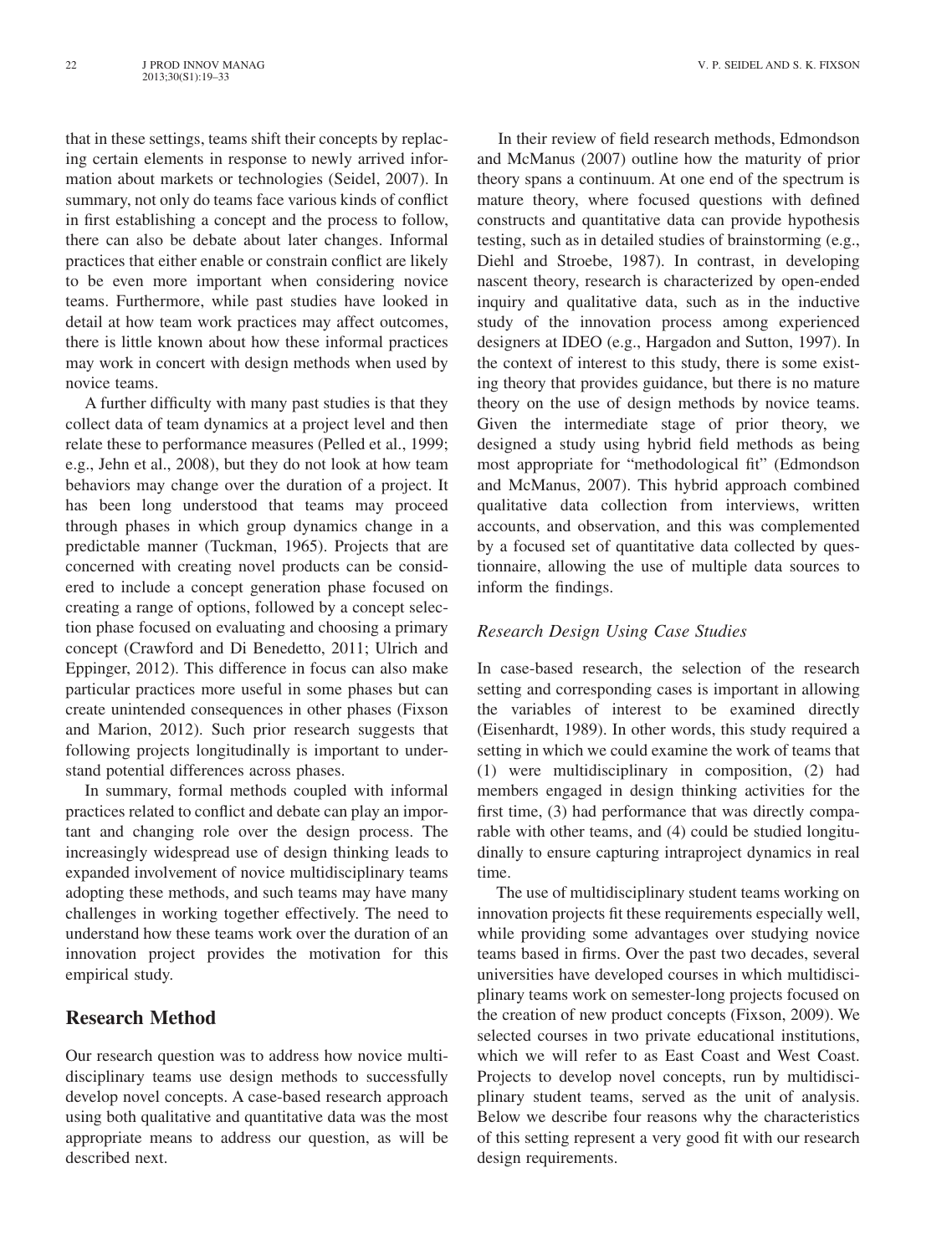First, the teams were truly multidisciplinary. Members of the teams were required to be from different disciplinary backgrounds, and each team had members from at least three different departments or schools. Second, all team members had only minimal experience in design thinking methods. This setting is similar to the situation in a firm deploying design thinking methods to members of an organization who are unfamiliar with this approach. Third, the setting enabled direct comparison of teamlevel performance across projects. Each team was given comparable resources, the time allotted for the task was fixed and dictated by the academic calendar, and funding for materials and prototyping was similar across teams. Fourth, the teams could be followed over time, allowing for understanding contrasts across phases and for reducing potential memory bias problems when gathering data.

There were additional specific advantages to using student teams to address the research question. Because the concept development time frame and costs were held constant, team performance differences became directly measurable and attributable to how they applied design methods. If teams within firms had been used, control of competing explanations of observed performance differences would have been more difficult; managers may need to increase or decrease time or resource allocation over the course of a project, and such changes can be difficult to capture. In addition, the level of detailed data for which there was direct access may not have been as complete if obtained within firms.

One objective of case study selection is to be able to provide both theoretical sampling by selecting cases with a variety of outcomes of interest and a degree of replicability by selecting cases in different contexts to show broader application of findings (Eisenhardt, 1989). The final case selection, based on concept development performance, satisfied the first criterion, and the use of both East Coast and West Coast settings addressed the second criterion. Data were first collected on all potential cases, which began with six East Coast teams and 13 West Coast teams.

There were two main phases of concept development in both settings: concept generation and concept selection. Separating out such phases is common in product development teaching (Fixson, 2009) and practice (Crawford and Di Benedetto, 2011; Ulrich and Eppinger, 2012). During concept generation, teams used design methods to produce from three to five initial concepts. The initial concepts were evaluated by a panel consisting of industry experts and faculty who arrived at an overall assessment of the innovativeness of the concepts and potential for eventual commercialization. This assessment of concept generation was similar to how initial concept screening may be handled by an executive committee within a firm. During concept selection, teams took the initial concepts and applied design thinking methods to further evaluate concepts and select a single concept for final assessment. This final assessment was designed to be similar to a screen within a firm prior to commissioning detailed design, manufacturing planning, and product launch. For the East Coast setting the teams were the same through both phases, and for the West Coast setting teams could change membership after concept generation, and so there could be new members during concept selection. The East Coast course allowed a broad range of product concepts to be considered, and the West Coast course focused on medical device concepts. An illustration comparing the settings and providing an overview of data is given in Figure 1; the specific data collected are described in the following section.



**Figure 1. Overview of Data Collected Over Two Phases of Concept Development**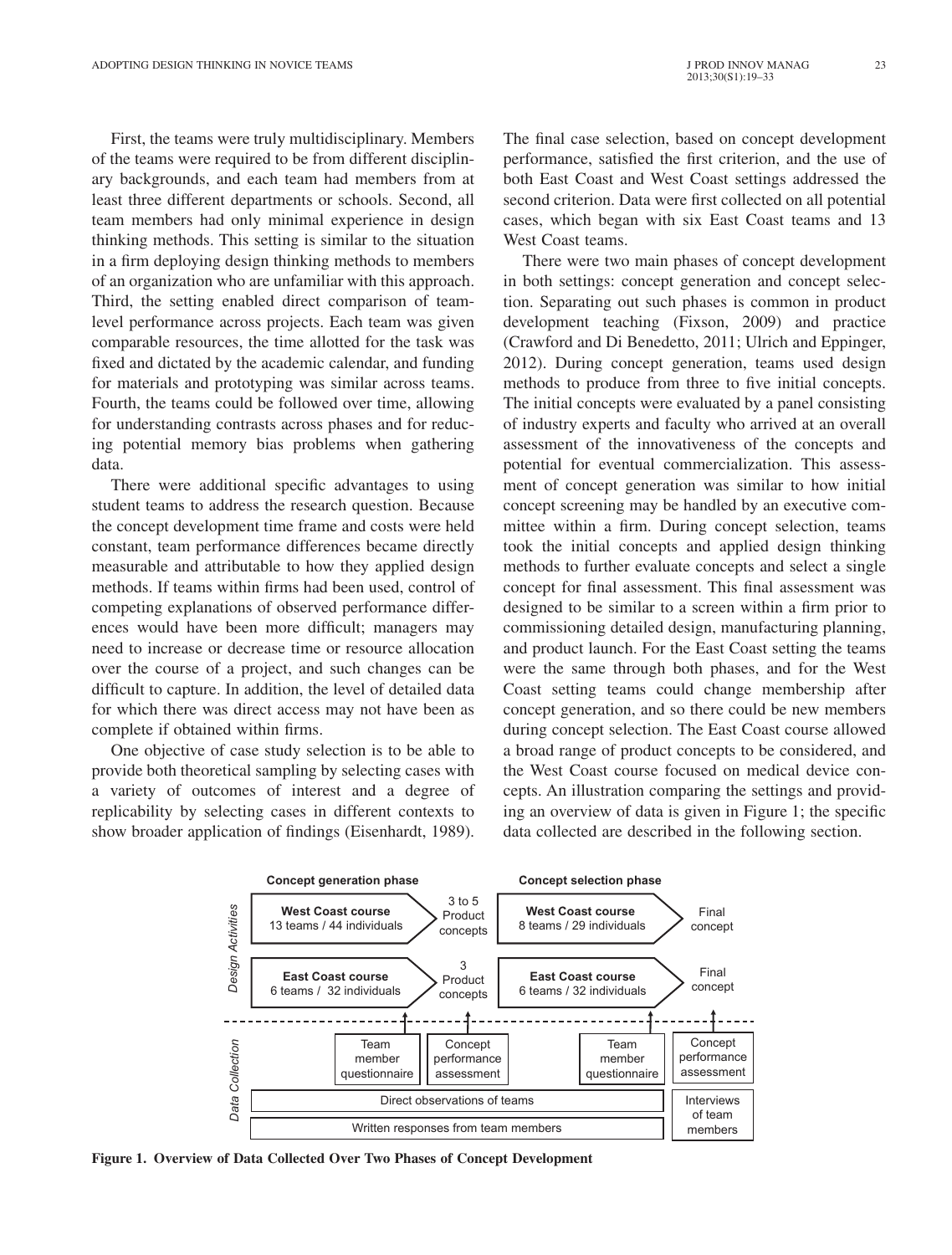## *Data Collection*

The nature of the research setting allowed collection of observational, interview, written response, and quantitative measures. An author was present at each of the research settings and observed the concept development process within each team on at least a weekly basis and collected a range of materials relating to the projects, including team reports and images of prototypes developed. For the East Coast setting, this observational period lasted 14 weeks and for the West Coast setting it was 20 weeks. Observations included the teams in break-out sessions, applying methods such as brainstorming, and presenting their findings to an expert panel. In addition, we collected self-assessments of the process. In the East Coast setting, this was done through weekly written reflections from each of the six teams. In the West Coast setting, we interviewed twelve members at the end of the process but before final evaluations were known. These interviews lasted from 30 to 60 minutes each and were transcribed.

To understand how teams within our cases applied different design methods, qualitative data was complemented with a questionnaire that collected primarily quantitative measures. The questionnaire was designed not to statistically test hypotheses, but to provide relative values of the use of formal methods and informal practices among teams. As Eisenhardt (1989) describes, ". . .the combination of data types can be highly synergistic. Quantitative evidence can indicate relationships which may not be salient to the researcher" (p. 538). We gathered questionnaire data from over 90% of team members on a number of questions that related to their use of both formal design thinking methods and less formal practices. To understand how formal methods were used, the questionnaire included questions related to the value attributed to needfinding, brainstorming, and prototyping. For informal methods, items focused on debate over ideas, processes, and changes to the concept. The questionnaire was administered twice, once at the end of concept generation and once at the end of concept selection. Team members completed the questionnaire before they knew how their concepts were rated. Individual assessments of the use of methods and practices were averaged to gain measurements at the project team level.

Team performance was evaluated by a combination of faculty and industry experts. Industry experts consisted of people who held senior positions in companies that might commercialize similar products and those who funded new ventures. These experts provided ratings of the quality of the concepts produced at each phase. Rating the concepts allowed us to divide teams into those in the top third, middle third, and lower third. We treated the top third in each setting as our high-performing teams and the bottom third as our low-performing teams. The average responses on the use of design methods of all highperforming teams at each phase were then compared with the average responses of all low-performing teams. A summary of the cases that were included in our study are indicated in Table 1.

# **Results: Adopting Design Thinking by Novice Teams**

The objective of the study was to understand how both formal design methods and informal team practices were

|  | <b>Table 1. Overview of Cases</b> |  |  |
|--|-----------------------------------|--|--|
|--|-----------------------------------|--|--|

| Team Name    | Novel Concept                            | Weeks<br>Studied | Team<br><b>Members</b> | Some New<br>Members? | Concept Generation<br>Performance | Concept Selection<br>Performance |
|--------------|------------------------------------------|------------------|------------------------|----------------------|-----------------------------------|----------------------------------|
| Water        | Product for novel water supply           | 14               | 6                      | N                    | High                              | High                             |
| Dorm         | Product for furniture in small spaces    | 14               | 6                      | N                    | High                              | High                             |
| Stent        | Medical device for stent procedures      | 20               | 4                      | Y                    | High                              | High                             |
| Spine        | Medical device to help spine surgeons    | 20               | 4                      | Y                    | High                              | Medium                           |
| Prevention   | Medical device to prevent clots          | 20               | 4                      | Y                    | High                              | Medium                           |
| Audio        | Medical device to improve hearing        | 20               | 4                      | Y                    | High                              | Low                              |
| <b>Blood</b> | Medical device to address blood clots    | 20               | 5                      | Y                    | Medium                            | High                             |
| Compliance   | Medical device for helping drug delivery | 20               | 3                      | Y                    | Medium                            | Low                              |
| Surgical     | Medical device for surgical application  | 20               | 4                      | Y                    | Low                               | High                             |
| Needle       | Medical device to improve injection      | 20               | 4                      | Y                    | Low                               | Medium                           |
| Diagnosis    | Medical device for disease diagnosis     | 20               | 4                      | Y                    | Low                               | Medium                           |
| Monitor      | Medical device to monitor disease onset  | 20               | 4                      | Y                    | Low                               | Low                              |
| Manhattan    | Product for helping food delivery        | 14               | 7                      | N                    | Low                               | Low                              |
| Cheese       | Product for improving food preservation  | 14               | 6                      | N                    | Low                               | Low                              |

Performance was divided into thirds; high- and low-performance cases at each phase used for analysis.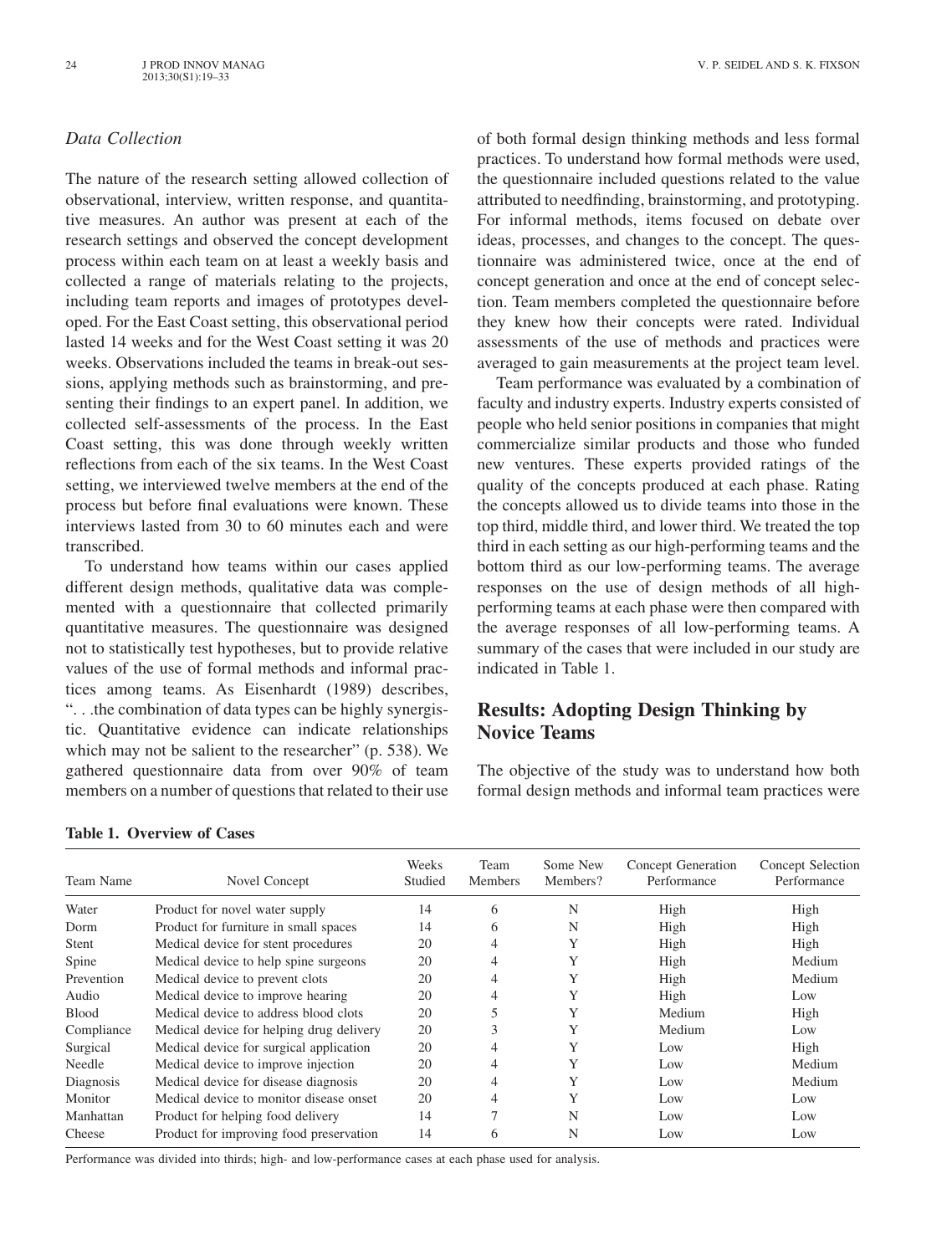used by novice multidisciplinary teams. The following sections present our results across both the concept generation and concept selection phases. Following the recommended approach for case-based research (Eisenhardt, 1989), we make some initial links and contrasts to existing literature in our results section, before elaborating further in the discussion section. The results demonstrate that formal methods were sources of insight not only in concept generation, but also in concept selection, that brainstorming may be overused by some teams, and that the benefits of informal practices related to debate depends on phase.

Overall, members of high-performing teams found design methods more helpful than members of lowperforming teams in both the concept generation and concept selection phases. In the questionnaire, team members of high-performing teams consistently rated the use of these methods higher in terms of their use as a source of ideas, and our qualitative data also support more focused use of these methods. Both quantitative and qualitative data are summarized in Table 2 for concept generation and Table 3 for concept selection. The use of each design method is discussed in turn, with a focus on brainstorming as a particular method where there may be limits to application.

#### *Needfinding*

High-performing novice teams managed to better agree on the clarity of user needs across both phases of the project. For example, at West Coast the high-performing Spine team felt that they had identified a clear need for spine surgeons through applying observational approaches highlighted in needfinding, even though some practicing surgeons were skeptical. Related one team member: "The practitioners certainly don't want to admit that they're having difficulty . . . they would think it would only take a couple of minutes, but if we actually timed them it might take them longer. Even though they said it wasn't much of a need, we felt it was a need, so we continued with it."

In contrast, the low-performing Compliance team was still working among different sets of needs during the selection phase. Despite similar training in needfinding methods, one team member mentioned how they still had not decided on whether the concept was targeted for providing something ". . . that could be sold to the general market. Or can we upgrade that to . . . an institutional setting such as a hospital?" The precise need for a new drug compliance concept for home or an institutional setting remained unclear to these team members.

|                                             | High-performing teams                                                                                                                                                | Low-performing teams                                                                                                                                                                                               |
|---------------------------------------------|----------------------------------------------------------------------------------------------------------------------------------------------------------------------|--------------------------------------------------------------------------------------------------------------------------------------------------------------------------------------------------------------------|
| Needfinding:<br>Clarity of needs            | Higher<br>Average score = $4.6$                                                                                                                                      | Lower<br>Average score $= 4.3$                                                                                                                                                                                     |
|                                             | Interview example of clarity of needs:<br>"Even though [surgeons] said it wasn't much of a<br>need, we felt it was a need, so we continued with it."                 | Written response example of only broad set of needs:<br>Two teams reported long lists of user needs (12 and<br>17) but failed to focus on a smaller subset.                                                        |
| Prototyping:<br>Use as a source<br>of ideas | Higher<br>Average $score = 5.1$                                                                                                                                      | Lower<br>Average $score = 3.5$                                                                                                                                                                                     |
|                                             | Observation example of benefits of prototyping:<br>One team used many configurations prototyped using<br>foam board and plastic bottles.                             | Observation example of limited prototyping:<br>Team developed three-dimensional models, but these<br>models were only aesthetic models and did not<br>address identified user needs.                               |
| Brainstorming:<br>Use a source of<br>ideas  | Higher<br>Average $score = 5.8$                                                                                                                                      | Lower<br>Average $score = 5.2$                                                                                                                                                                                     |
|                                             | Interview example of benefits of brainstorming:<br>"So we were kind of the poster process of<br>brainstorming. We came up with some really cool<br>stuff and ideas." | Written response example of not benefitting:<br>"We got caught up with [whether] the technology or<br>given budget is going to make this doable or<br>sellable, which sort of limited our creativity a<br>little." |
| Brainstorming:<br>Number of<br>sessions     | Lower<br>Average number of sessions $= 3.6$                                                                                                                          | Higher<br>Average number of sessions $= 4.0$                                                                                                                                                                       |

**Table 2. Use of Formal Design Methods During Concept Generation Phase**

Average scores based on aggregate team member responses on a range of 1 (strongly disagree) to 7 (strongly agree).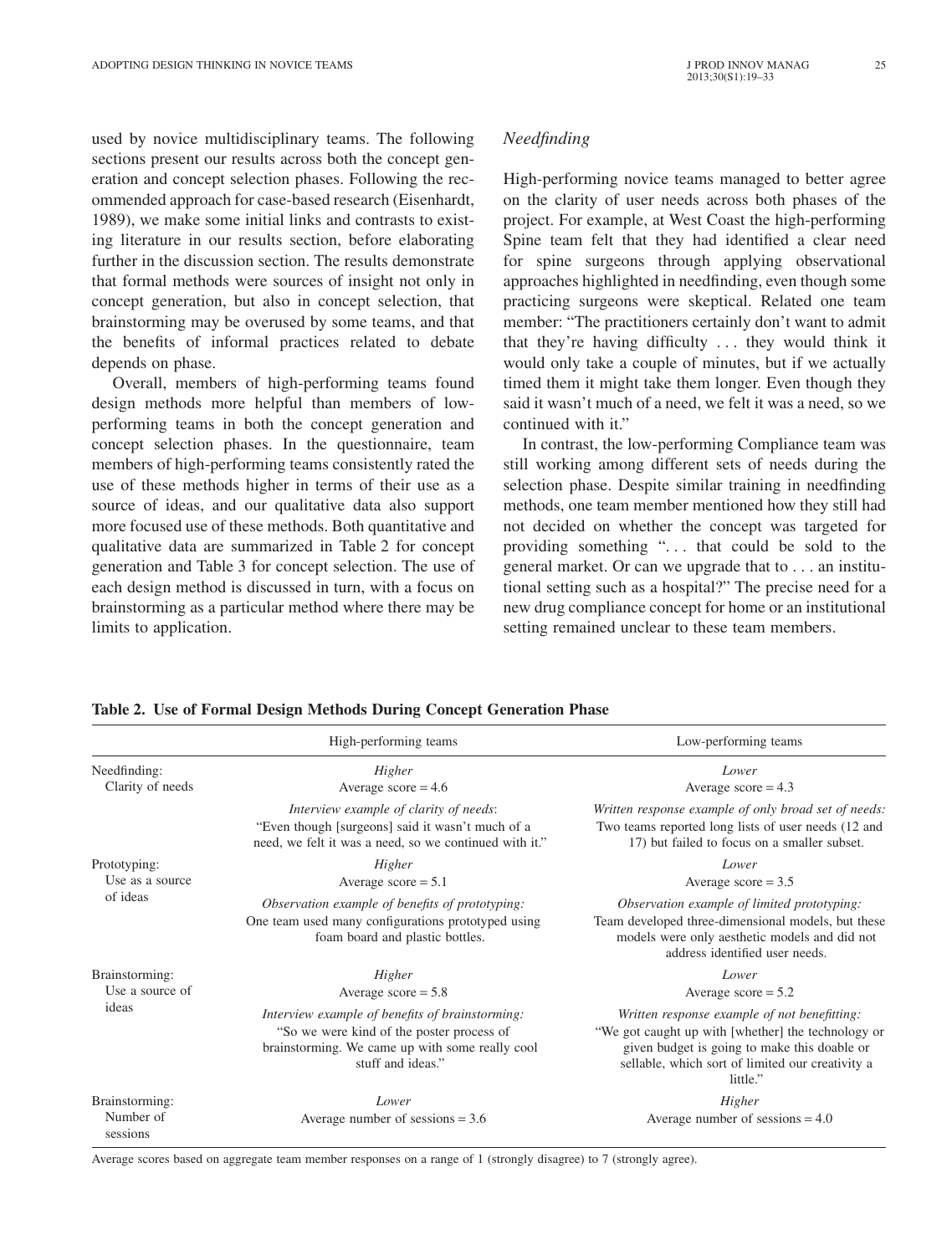|                                  | High-performing teams                                                                                                                                                                                                       | Low-performing teams                                                                                                                                                    |
|----------------------------------|-----------------------------------------------------------------------------------------------------------------------------------------------------------------------------------------------------------------------------|-------------------------------------------------------------------------------------------------------------------------------------------------------------------------|
| Needfinding:<br>Clarity of needs | Higher<br>Average score = $6.1$                                                                                                                                                                                             | Lower<br>Average $score = 5.8$                                                                                                                                          |
|                                  | Observation example of continued focus on needs:<br>" we went and watched surgeries and we talked to<br>surgeons about what was transpiring and what they might<br>need: the shape of the device, what might be beneficial" | Interview example of struggle to articulate needs:<br>" in hindsight, we didn't do a very good job of really<br>nailing the need down - it was pretty fluid over time." |
| Prototyping:                     | Higher                                                                                                                                                                                                                      | Lower                                                                                                                                                                   |
| Use as a source<br>of ideas      | Average score $= 5.6$                                                                                                                                                                                                       | Average $score = 5.2$                                                                                                                                                   |
|                                  | Interview example of continued prototyping:<br>"[We] had to talk to the butcher, get some big hearts and<br>whatnot [to prototype our product]"                                                                             | Interview example of failure to prototype:<br>"[We lacked the] ability to make a prototype and actually<br>sticking it into somebody's ear"                             |
| Brainstorming:                   | Mixed results                                                                                                                                                                                                               | Mixed results                                                                                                                                                           |
| Use a source of<br>ideas         | Changed teams average $= 5.6$<br>Ongoing teams average $= 5.4$                                                                                                                                                              | Changed teams average $= 6.2$<br>Ongoing teams average $= 4.6$                                                                                                          |
|                                  | Summary:                                                                                                                                                                                                                    | Summary:                                                                                                                                                                |
|                                  | High-performing on-going teams reported more benefit<br>from brainstorming<br>$(5.4 \text{ vs. } 4.6 \text{ average score})$                                                                                                | Low-performing on-going teams reported least benefit than<br>changed teams (4.6) perhaps due to lack of new member<br>ideas                                             |
| Brainstorming:                   | Mixed results                                                                                                                                                                                                               | Mixed results                                                                                                                                                           |
| Number of<br>sessions            | Changed teams average sessions $= 4.8$                                                                                                                                                                                      | Changed teams average sessions $= 2.8$                                                                                                                                  |
|                                  | Ongoing teams average sessions $= 3.0$                                                                                                                                                                                      | Ongoing teams average sessions $= 3.9$                                                                                                                                  |
|                                  | Summary:                                                                                                                                                                                                                    | Summary:                                                                                                                                                                |
|                                  | Increasing number of sessions corresponds to higher<br>performing for changed teams but not ongoing teams                                                                                                                   | New member reported on brainstorming that "There wasn't<br>anything formal like that" but that it would have helped.                                                    |

#### **Table 3. Use of Formal Design Methods During Concept Selection Phase**

Average scores based on aggregate team member responses on a range of 1 (strongly disagree) to 7 (strongly agree).

Much of the design literature on needfinding stresses using it early in the process (Kelley, 2001; Patnaik and Becker, 1999). However, high-performing teams did not discard this method later but continued needfinding in concept selection, as reflected in the qualitative and quantitative data in Table 3. For example, a team working on a surgical device noted that they used observations to better understand the implications of a specific shape of the device during concept selection, stating that "we talked to surgeons about what was transpiring and what they might need." The results broadly confirm the benefit of a needfinding approach but highlight its continued significance to teams across phases, as opposed to abandoning it during concept selection.

## *Prototyping*

High-performing novice teams used prototyping regularly at both phases and rated it more highly than lowperforming teams as a source of ideas. A high-performing team at East Coast that focused on developing new concepts for public water fountains quickly built rough initial models of parts of the system. Different shapes and configurations of form board and cut-up plastic bottles facilitated initial user testing and improved feedback. In the concept selection phase, a member from the highperforming Stent team at West Coast discussed how they "had to talk to the butcher; get some big [animal] hearts and whatnot" to test their concept for a new stent design, enabling them to actually insert their prototype into animal tissue. In contrast, a member of the lowperforming Audio team reflected that in refining their concept, they were "a little disappointed in our [in]ability to make a prototype [of the hearing aid] and actually sticking it into somebody's ear, see if it feels comfortable. I think that would have been a big help." While all teams had been equally introduced to prototyping, highperforming teams tended to cite the use of the method more and to value the ideas that came from its use, drawing on it across both generation and selection.

### *Brainstorming*

The findings on brainstorming are more nuanced than the assumption that increasing use may generate additional value. There were two separate questions on brainstorm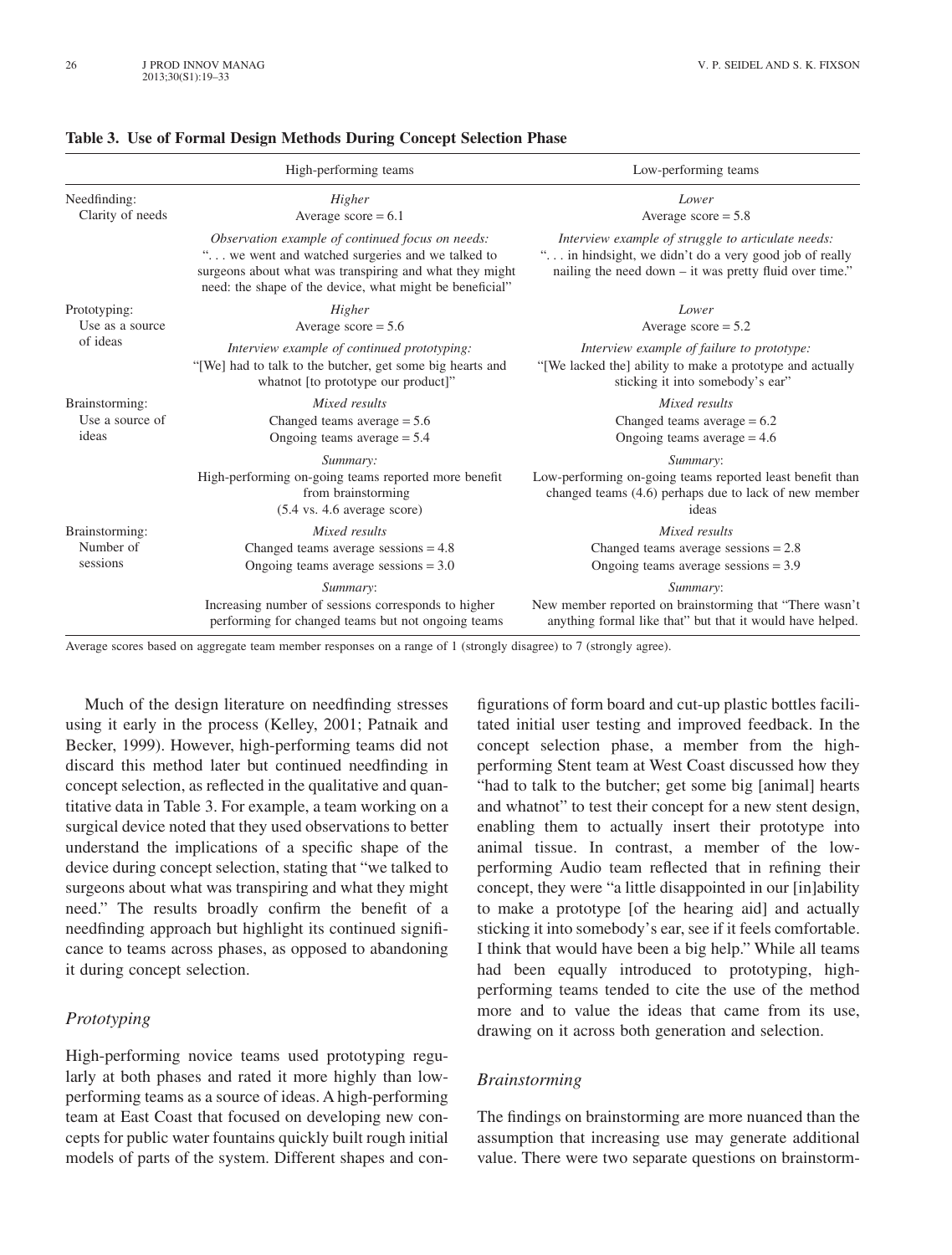ing in the questionnaire. First, team members were asked whether brainstorming was an important source of ideas. Second, they were asked the number of formal brainstorming sessions that they conducted. During concept generation, high-performing teams on average consider brainstorming a more important source of ideas than do low-performing teams. However, it is the quality, not the quantity of brainstorming sessions that matters. While a past experimental study has looked at the implications of the length of an individual brainstorming session (Nijstad et al., 1999), this study examined how many sessions teams actually held. High-performing teams actually held fewer brainstorming sessions than low-performing teams in the concept generation phase.

Some of the interviews suggest that fewer brainstorming sessions closely linked to prototyping can be more effective than more sessions isolated from other methods. A member of the high-performing Spine team noted that they felt each session should involve not only conceptual brainstorming, but a means to quickly test ideas with materials at hand, drawing from the terminology used in a well-known consultancy that the teams had studied: "It wasn't just brainstorming, but we also did what we call 'deep dive' prototyping. We just had a bunch of random materials and we are like: 'Okay, what can we do?' And they just happened to have a material that had those properties. . . ." In contrast, a low-performing team had engaged in brainstorming but focused on a more conceptual assessment of evaluating ideas, relating that they would "come up with some kind of composite score and then rank them," without specific links to prototyping. Such conceptual brainstorming in the absence of prototyping appears to hamper effective use of the method to both generate and evaluate ideas.

During concept selection, the findings differ between the two settings. In the East Coast setting, the highperforming teams continue to place a higher level of emphasis on brainstorming than the low-performing teams, and they continue to use fewer sessions. Observation of these high-performing East Coast teams indicated that they had settled on an overall concept configuration for their products in the earlier generation phase, had de-composed their concept into subproblems, and then held targeted brainstorming sessions for these narrower problems. For example, the team developing a new water fountain held targeted brainstorming sessions to investigate bubbler arrangements of different geometry and pressure configurations.

In contrast to the East Coast setting, the highperforming teams at West Coast showed decreased emphasis on brainstorming during concept selection relative to the low-performing teams. At the same time, the high-performing teams held more brainstorming sessions during concept selection than the low-performing teams. A difference in team assignment between the two school settings can explain this counterintuitive result. Whereas in the East Coast setting the teams remained the same while they went through both concept generation and concept selection phases, in the West Coast setting only some team members continued from the concept generation to the concept selection phase, and those were joined by newly added team members. A member of the highperforming Blood team related the challenge of working on a changing team, recalling that "at least two members of our group came into this project not having dealt with [the course] before . . . so we had to get ramped up to speed. . . ." His teammate noted the use of initial brainstorming sessions to collectively gain common ground on the need area of how to absorb blood, given that they had not worked together on the initial generation process:

*It's kind of weird because I know this quarter we were supposed to just hone in on this one concept, but since it was so brand new [to us] it felt like it underwent total transformation; it felt like it we were repeating part of last quarter onto this project. So we did a brainstorming session once or twice [to start off together], and kind of came up with, "Well, what kind of sponge pumps are there?"*

In contrast, a member of the low-performing Audio team noted that when brainstorming during concept selection, even with many new team members: "We didn't do as much. I think we did some [focused only on external] design." It appears as if the higher number of brainstorming sessions of the high-performing teams in the concept selection phase had as much to do with the role of socializing the new team composition and gaining common ground as it did with new idea development. This idea is developed further in the discussion section.

#### *Informal Practices of Team Debate*

The results of the investigation of informal practices vary by phase of the concept development process: During the concept generation phase, the high-performing teams experience a higher level of debate, as is summarized in Table 4. In the latter concept selection phase, summarized in Table 5, high-performing teams experience lower levels of debate. The results are discussed in turn.

During concept generation, high-performing teams ranked higher across all three areas of debate: over ideas, over the process to follow, and over changes to the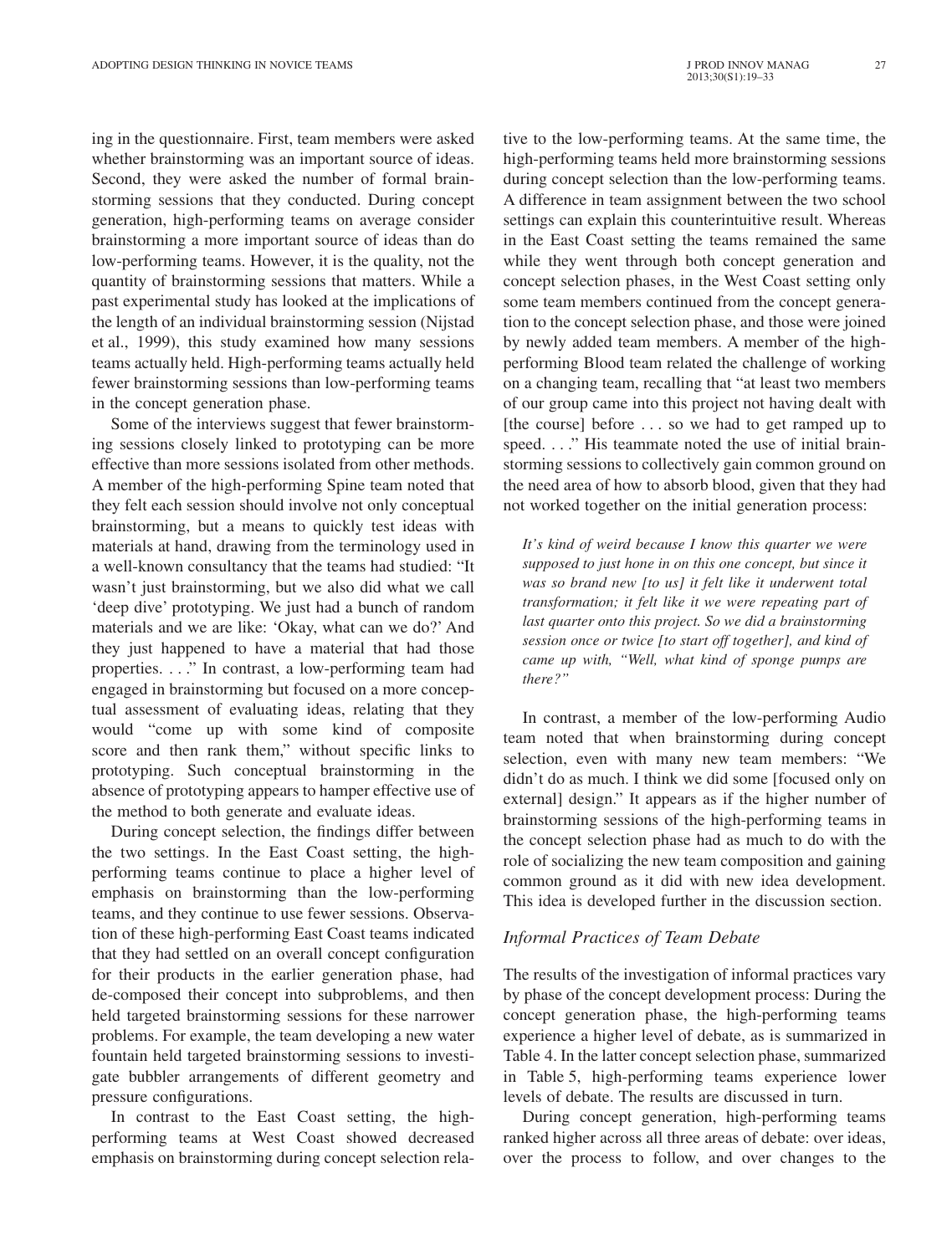|                                | High-performing teams                                                                                                                                                                                                                      | Low-performing teams                                                                                                                                                                                                                                                   |
|--------------------------------|--------------------------------------------------------------------------------------------------------------------------------------------------------------------------------------------------------------------------------------------|------------------------------------------------------------------------------------------------------------------------------------------------------------------------------------------------------------------------------------------------------------------------|
| Debating ideas                 | Higher<br>Average $score = 2.8$                                                                                                                                                                                                            | Lower<br>Average $score = 2.4$                                                                                                                                                                                                                                         |
|                                | Interview example of debate on ideas:<br>"[Our process was] do some more research, back yourself<br>up with data and then represent your argument<br>because you have some data backing it. So, that is the<br>way it actually worked."    | Written response example of little debate in ideas:<br>"The group focused on a motor and pump system for our<br>product since it fulfilled our user needs the most. Then,<br>we thought of design ideas and ways we could arrange<br>the parts inside of the housing." |
| Debating process               | Higher<br>Average $score = 2.9$                                                                                                                                                                                                            | Lower<br>Average $score = 2.2$                                                                                                                                                                                                                                         |
|                                | Interview example of debating or changing<br>process:<br>"So, we built all of the prototypes we had. That was the<br>same day as that brainstorm. I think we did two-days in<br>a row of just trying to get our top ten list of concepts." | Written response example of a focus on efficiency instead<br>of debate:<br>" the entire process was very efficient, as building the<br>prototype and building the project on solid works<br>helped us solve various issues instantaneously."                           |
| Debating changes<br>to concept | Higher<br>Average $score = 2.7$                                                                                                                                                                                                            | Lower<br>Average score $= 2.3$                                                                                                                                                                                                                                         |
|                                | Interview example of debating a change:<br>"Then we had crisis again I had lacing [as a main<br>concept] and I was actually pretty optimistic. The other<br>two [team members] were a little more pessimistic."                            | Observation example of little debate over changes:<br>Little discussion about changes to concepts in written<br>responses or in observation of low-performing teams.                                                                                                   |

Average scores based on aggregate team member responses on a range of 1 (strongly disagree) to 7 (strongly agree).

### **Table 5. Use of Informal Practices During Concept Selection Phase**

|                                | High-performing teams                                                                                                                                                                                                                           | Low-performing teams                                                                                                                                                                                                                            |
|--------------------------------|-------------------------------------------------------------------------------------------------------------------------------------------------------------------------------------------------------------------------------------------------|-------------------------------------------------------------------------------------------------------------------------------------------------------------------------------------------------------------------------------------------------|
| Debating ideas                 | Lower<br>Average $score = 2.7$                                                                                                                                                                                                                  | Higher<br>Average $score = 3.9$                                                                                                                                                                                                                 |
|                                | Written response example of reduced idea debate:<br>"We occasionally encountered conflicts due to missing<br>team members and communication issues, but in the<br>end we managed to come together as a team to push<br>forward our final idea." | Interview example of debate over ideas:<br>"So it seemed like they would keep coming back with all<br>these different ideas every single time and a lot of times<br>it went back over the same ground that we'd covered<br>the meeting before." |
| Debating process               | Lower<br>Average $score = 2.3$                                                                                                                                                                                                                  | Higher<br>Average $score = 3.1$                                                                                                                                                                                                                 |
|                                | Written response example of reduced process debate:<br>" as we have approached the more functional areas of<br>the semester's project there has been a higher degree of<br>delegation and specialization among our roles."                      | Interview example of conflict in executing process:<br>"So everybody would come to the meeting and say, this is<br>great, we're on track, the next meeting there would be<br>no progress."                                                      |
| Debating changes<br>to concept | Lower<br>Average $score = 2.0$                                                                                                                                                                                                                  | Higher<br>Average $score = 2.8$                                                                                                                                                                                                                 |
|                                | Interview example of keeping focus:<br>"Once we knew that we were going to go ahead with glue<br>we did not re-visit. It was not like okay at every<br>meeting you were going to think about the need<br>criteria"                              | Interview example of debate over changes:<br>"Our team didn't do a great job staying focused and<br>having a unified concept it was hard to know what<br>concept that was from one meeting to the next, because<br>it moved so frequently."     |

Average scores based on aggregate team member responses on a range of 1 (strongly disagree) to 7 (strongly agree).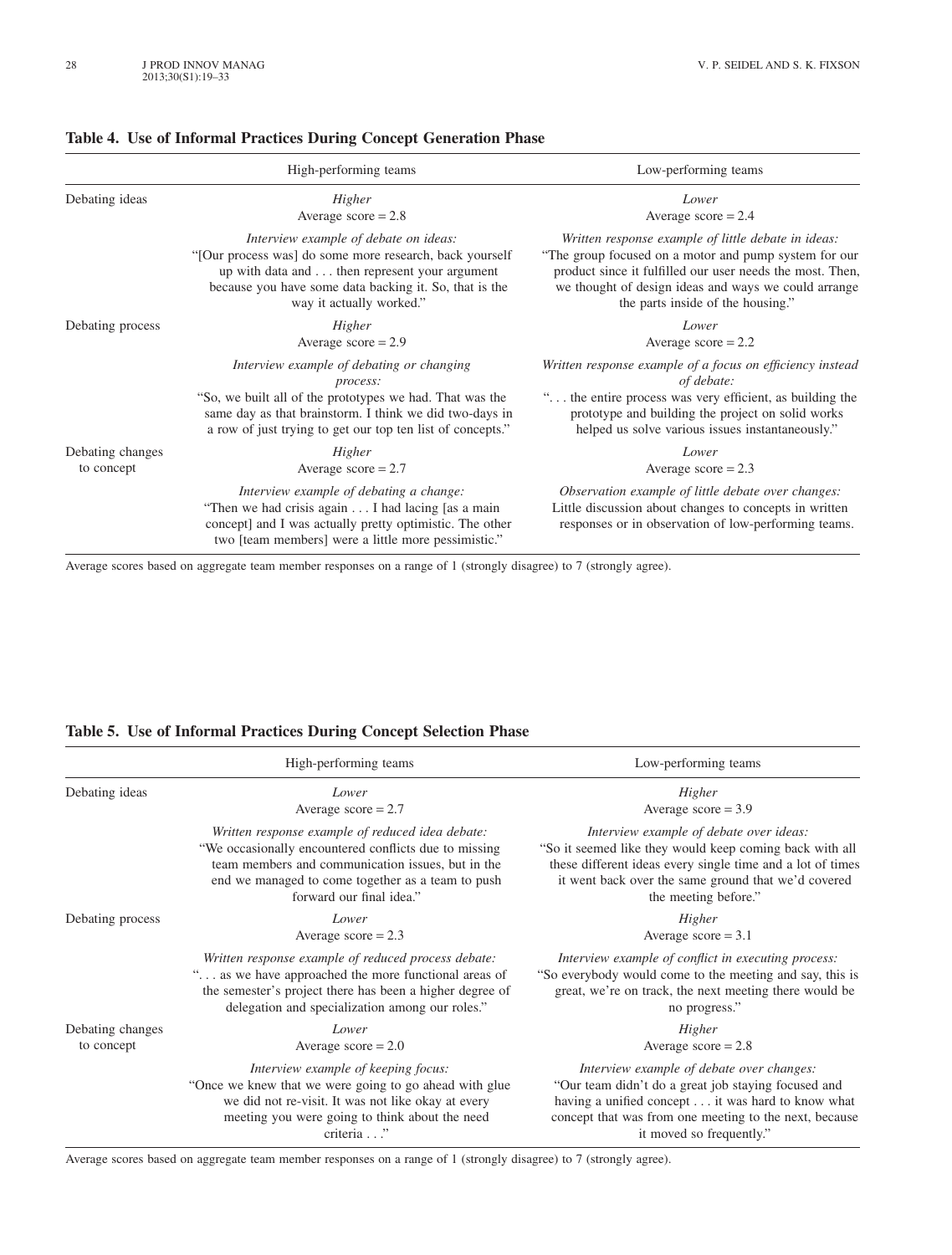concept. The finding regarding debating ideas was confirmatory, as it has been established that teams that debate ideas tend to come up with more novel innovations (Pelled et al., 1999), indicating a more thorough exploration of the solution space. One example of being open to a range of options comes from a member of the highperforming Spine team, who noted their early approach "was pretty open-minded. We kind of thought that everything had a reasonable chance. . . ."

Teams with higher performance also had higher scores on debating the process to follow. In contrast, one lowperforming team related that ". . . the entire process was very efficient" as they focused on one method at a time. In our observations, we noted that the more successful teams combined methods and worked between them; while productive, this could also be a cause of increased conflict and debate. Finally, any changes to the concept were also debated more in high-performing teams, and we recorded members speaking of "crises" and other challenging dynamics that tended to lead them to better solutions. Table 4 includes illustrations of qualitative data as well as overall team scores.

The results during the concept generation phase suggests a model of design thinking in which it is not the adoption of individual methods themselves, but the early use of the methods in a reflexive manner that lead to successful innovation. Through considering these results, the construct of group task reflexivity (West, 1996) seemed to best describe how higher-performing teams used design thinking methods during concept generation. Group or team reflexivity refers to the degree to which individuals collectively reflect upon their actions and processes. In the concept generation phase, high-performing teams exhibited reflexivity as they debated ideas, supported with data collected using various methods. They debated the process to follow more regularly, and they tended to combine methods. They also encouraged debate about changes to the concept. A good example of learning a reflexive approach through trial and error was provided by the member of one high-performing team:

*Stepping back was really important for us though. We latched onto a specific need without remembering to acknowledge our user need weighting system. Our weighting system and concept selection processes were more fluid and based on group consensus, which worked for making decisions, but didn't provide us with hard tangible guidelines to look back at later. It would have been important to step back earlier before going down a path for a long time without really checking ourselves.*

During concept selection, higher-performing teams changed behaviors, now decreasing debate and focusing attention. Across debating ideas, process, and changes, our respondents from high-performing teams had lower average scores, and our qualitative data also described how such teams changed to a markedly different style of work. For example, one member of a high-performing team described how in the concept selection phase: "Once we knew that we were going to go ahead with glue [as a concept feature] we did not re-visit. It was not like: 'okay, at every meeting you were going to think about the need criteria [again]!' " In contrast, one member of a low-performing team related that "our team didn't do a great job staying focused and having a unified concept . . . everybody came in and kept throwing out different ideas every time." Not every team made the transition, such as those like Spine team who were successful in concept generation but not in selection. Rather than viewing team reflexivity as something always valuable (West, 1996), these findings suggest a temporal nature of the advantage or disadvantage of a reflexive approach. This may address some of the puzzle surrounding mixed results in reflexivity research (Moreland and McMinn, 2010), as addressed further in the discussion section.

# **Discussion**

Taken together, these results allow the formation of propositions regarding the application and limits of design thinking when applied by novice teams. The propositions cover brainstorming and team reflexivity, which will be described in turn. In developing these propositions, we highlight how design thinking is not necessarily a set of methods that can be applied in isolation and always to positive effect.

# *Contingent Effectiveness of Brainstorming*

Contributing to the long history of research on brainstorming effectiveness (e.g., Diehl and Stroebe, 1987), it has been argued that to understand the uses of brainstorming requires recognition of the context in which it is conducted (Sutton and Hargadon, 1996). Following this argument, we add two propositions regarding context, both associated with the social dynamics of teams engaged in brainstorming.

First, the results lead to the proposition that successful novice teams combine methods, such that it is not the quantity of brainstorming sessions, but their linkage to other methods that matters. While researchers have described how members of experienced design firms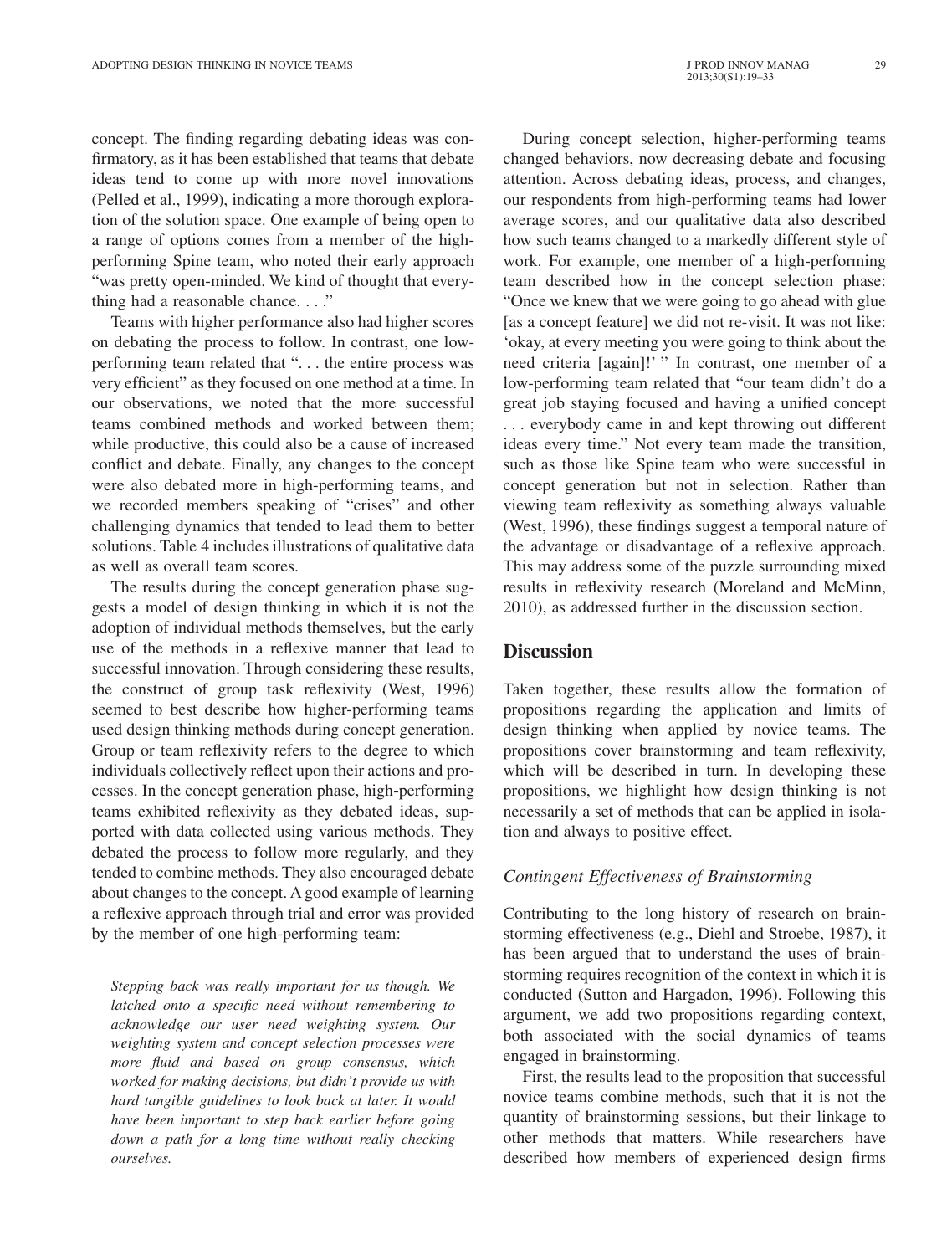combine methods such as brainstorming and prototyping (Beckman and Barry, 2007; Hargadon and Sutton, 1997), we propose that this contingent nature of brainstorming effectiveness is driven by the fact that most teams struggle with idea selection (Rietzschel, Nijstad, and Stroebe, 2006), and moving among brainstorming, needfinding, and prototyping serves to better link generation and selection. In contrast, less successful teams exhibited more brainstorming sessions on average, suggesting that they were spending brainstorming time in unproductive ways. While prior research has suggested how brainstorming may be less effective than nominal groups (Diehl and Stroebe, 1987) or that there are diminishing returns within a session (Nijstad et al., 1999), our results indicate the number of sessions may not only be decreasingly effective, but can actually correspond to poorer performance. Because brainstorming is often enjoyable to members (Sutton and Hargadon, 1996), poorer performing novice teams could be prone to overuse of this method, rather than moving on to the use of other methods. We cannot determine whether the increased number of sessions was a cause or an effect of performance difficulties, but in either event increasing numbers of sessions can serve as a warning sign regarding team effectiveness.

The second proposition is that brainstorming can serve the purpose of socializing new members, especially within teams in which new members are added midway though concept development. In this way, this study elaborates on Sutton and Hargadon's (1996) research on how brainstorming in experienced teams helps to contribute to many objectives of the firm. We agree that it is not so much a question whether brainstorming works, but what kind of brainstorming session works and works for which outcome. Research on newcomer socialization has proposed that it is not just linear hours of contact that determine how newcomers become socialized (Rollag, 2004). The intense level of activity and the clear demonstration of different skills during repeated brainstorming sessions (Sutton and Hargadon, 1996) may be a particularly effective way in which teams with some new members not only explore new ideas, but also learn how they can best work together toward their end goal.

From a managerial perspective, it is worthwhile noting that most of field-based literature that advocates brainstorming builds on data collected in industries, such as within-product design consultancies, in which many employees may be highly skilled in brainstorming techniques and probably represent, through self-selection, a personality type that has a higher affinity to activities of these kinds. The findings within this study suggest that the quality of brainstorming session matters equally when novices are trying to engage in them, with the added difficulty that their experience level is lower. Managers promoting design thinking in their organizations should ensure that teams using design methods such as brainstorming receive additional guidance and should note an increased number of sessions can signal trouble.

#### *The Benefits and Limits of Team Reflexivity*

Team reflexivity is a construct well tailored to considering design methods. Interest in the reflective action of practioners draws on Schön's (1983) work, where he proposed that work was most effective when it was pursued with time to consider the complex relationships between cause and effect. West (1996) built upon this work in considering the dynamics of groups working on complex tasks, employing the sociological term reflexivity to capture "... the extent to which team group members overtly reflect upon the group's objectives, strategies, and processes. . ." (p. 599). We suggest that the design process lends itself to thinking about team reflexivity across these three fundamental domains he outlined: Reflection on objectives may be captured by the degree to which needs are clear within a team. Reflection on strategies relates to the degree to which ideas are debated. Reflection on processes relates to the degree to which processes are debated and tailored within teams.

The first proposition regarding reflexivity is that novice teams benefit from adopting a reflexive approach during concept generation by working across all three areas: objectives, strategies, and process. This may be particularly difficult for novice teams to do, as teams that are first adopting design methods may not know that they can debate how the methods are applied. In contrast, such skills of reflection may already be part of a professional designer's approach (Schön, 1983); prior studies have demonstrated the ability of experienced designers to cultivate an attitude of wisdom as they work through projects (Sutton and Hargadon, 1996). By adopting a reflexive perspective that covers all three areas, this study can contribute to models of innovation that typically focus only on reflection and debate over ideas, extending this perspective into the realm of debates over processes.

The second proposition is that team reflexivity can become detrimental during concept selection. This runs counter to a presumption in much of the research on reflexivity in innovation that such practices are typically helpful (De Dreu, 2002; Schippers, Den Hartog, Koopman, and Wienk, 2003) or at worst neutral (Hoegl and Parboteeah, 2006). Continued questioning of ideas or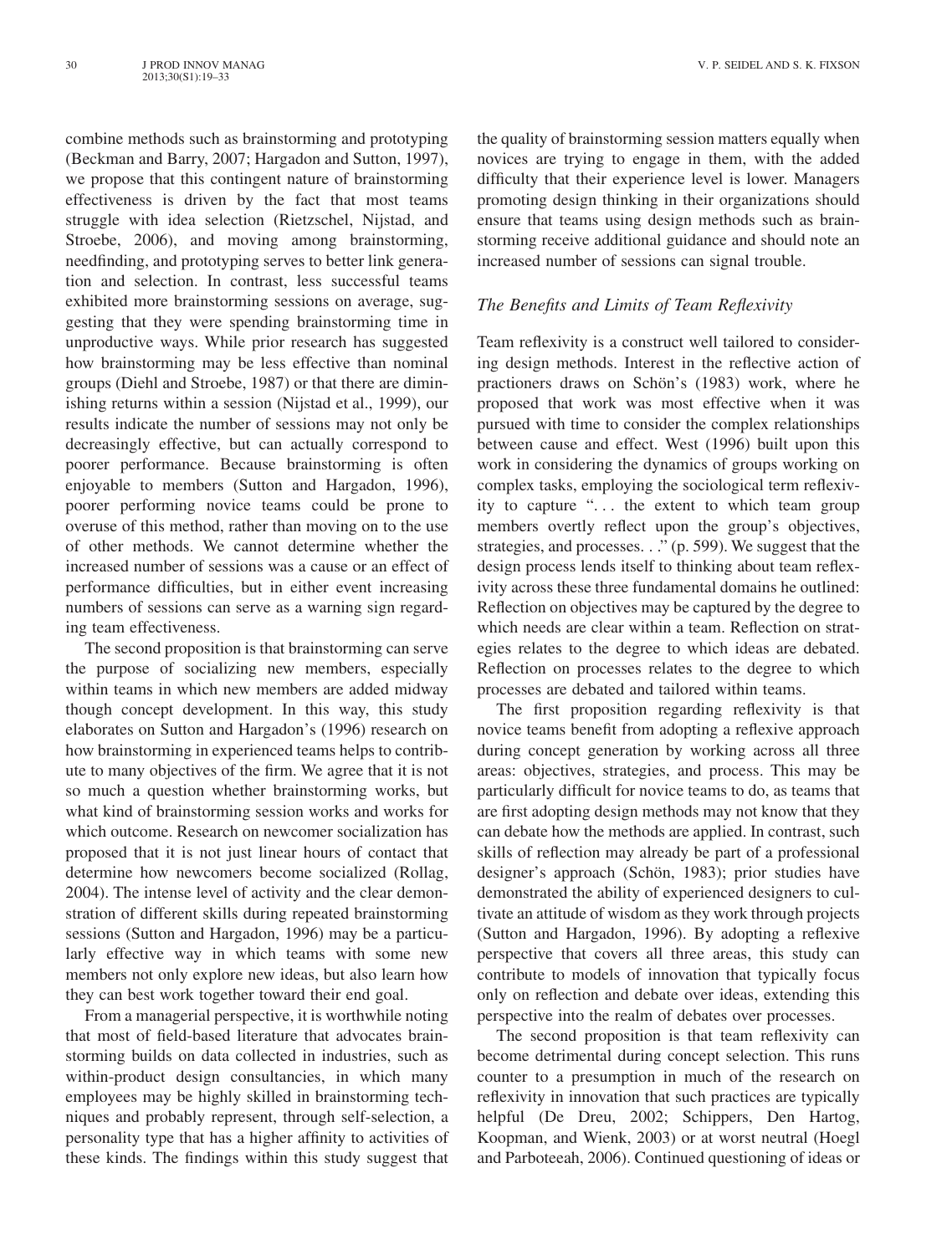process can, on balance, be inefficient. Broadly, more successful teams transition from reflexive to less reflexive behavior.

The nature of the design process may make it especially difficult to abandon certain informal practices. Teams may develop certain behaviors when working with design methods that lead them to continue operating in a highly reflexive manner. Some teams in this study that did well in the concept generation portion of the course failed to maintain performance in the concept selection portion. These teams likely did not attend to making a transition point in behavior, in line with Gersick's (1989) findings that such midpoint transitions are fundamental and important in successful outcomes. Gersick examined how teams attend to deadlines after a midpoint transition and how such transitions are seen in both field and experimental conditions. Formal design practices may still be useful in a later phase, but the results of this study indicate a subtle transition in the nature of reflexive action.

By looking at the contextual nature of team reflexivity, this study provides not only a more developed view of the design process, but also contributes to understanding of reflexive action. Prior results on whether reflexive action contributes to team performance have been surprisingly inconclusive. Moreland and McMinn (2010) surveyed the team reflexivity literature from 1996 through 2009 and found "(a) bold claims about the performance benefits of group reflexivity, and (b) unconvincing scientific evidence for those benefits. . ." (p. 85). They note the challenge of working with the construct and note that "a possible conclusion . . . is that group task reflexivity *can* have performance benefits, but only under very special conditions. . . ." It may be that mixed results in past studies can be explained in part by temporal dependence and that team reflexivity may be unique to a specific timeframe, such as found within early screening decisions (Hammedi, van Riel, and Sasovova, 2011). Our work specifically looked across concept generation and concept selection, and this may have helped us to identify the contingent nature of reflexive action.

#### *Research Limitations and Further Directions*

This research provided insight into the application and limits of design thinking methods among novice teams, and it served to form the basis for propositions of how teams can best make use of a design thinking approach. The design of this study was to gain initial insight, setting the groundwork for further research to develop specific hypotheses for testing broad samples of student or firmbased teams. As with any research, there have been inherent limitations to our design. While we were able to collect a range of data related to high-performing and low-performing teams, cause-and-effect relationships can still require further investigation. This study focused on variation in performance among novice teams to understand what methods and practices contributed to their success, but it was not designed to empirically compare results between novices and experienced designers. Based on prior studies, one might expect that experienced designers have already gathered much of the practicebased knowledge of how to use these methods most appropriately, but it could be seen if variation among experienced design teams is related to the same factors as in the present study.

Other areas of additional work could focus on team composition among novice teams and how the use of one or more experts alters the application of methods and practices. The role of individuals in taking on leadership positions within novice teams is also an interesting area of study and may affect how transitions of reflexive behavior between generation and selection are managed within teams. Even without a specific leader, it could be that levels of expertise are more varied in novice teams within firms when compared with student teams, which could have bearing on how design thinking methods are adopted in firms.

As a final area of investigation, one can consider the adoption of design thinking methods as an example of the adoption of a management technique in general. Past research has established that new management methods, such as those surrounding the quality movement, go through periods of adoption and abandonment, described as a management fashion cycle (Abrahamson and Fairchild, 1999). Often abandonment is associated with disillusionment with a set of management methods that are oversold by management consultants but then are improperly implemented. The present study may help to understand design thinking in the context of such management fashions and highlight the danger of overselling the methods without an appreciation of the limitations and importance of context.

# **Conclusion**

There is great potential for novice multidisciplinary teams to benefit from adopting a design thinking approach, but until now there has been little investigation of how they put this approach to use. This unique research setting allowed consideration of the implications of the adoption of design methods by such teams. Design methods can be valuable not only in concept generation,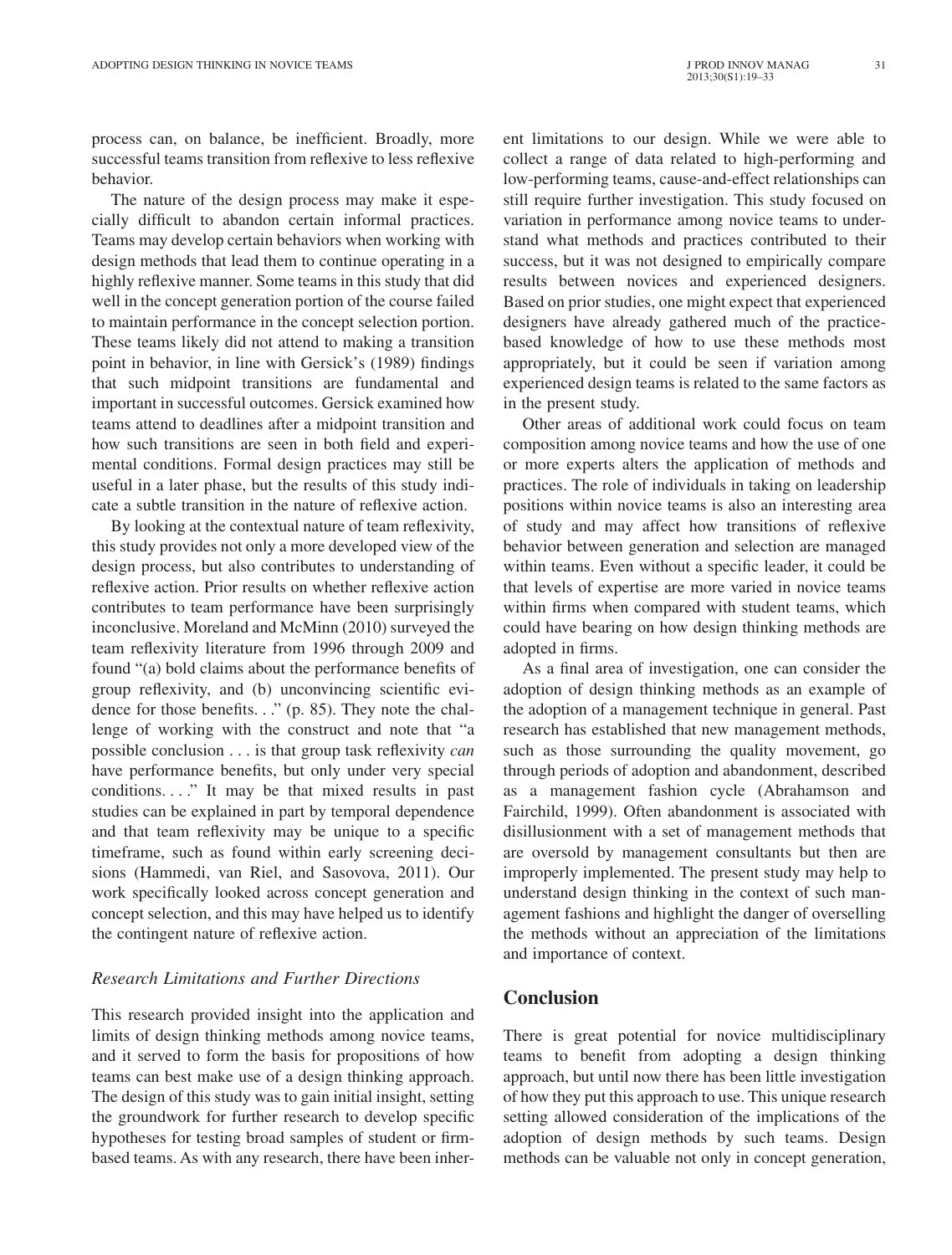It would be unfortunate if a design thinking approach was discarded prematurely by individual teams or entire organizations due to frustration with its implementation. Design thinking—and related activities of brainstorming and team reflexivity—all hold great potential, but they are also in danger of merely becoming a collection of management fads if the details of their application are failed to be understood. We hope that by providing a focus of the contexts in which brainstorming and team reflexivity may be beneficial or detrimental, this study serves to elaborate how design thinking methods may be best adopted. Being aware of such nuance should help both to inform the design of further studies and to guide the innovative capacity of novice multidisciplinary teams.

## **References**

- Abrahamson, E., and G. Fairchild. 1999. Management fashion: Lifecycles, triggers, and collective learning processes. *Administrative Science Quarterly* 44 (4): 708–40.
- Ancona, D. G., and D. F. Caldwell. 1992. Demography and design: Predictors of new product team performance. *Organization Science* 3 (3): 321–41.
- Beckman, S. L., and M. Barry. 2007. Innovation as a learning process: Embedding design thinking. *California Management Review* 50 (1): 25–56.
- Brown, T. 2009. *Change by design: How design thinking transforms organizations and inspires innovation*. New York: HarperBusiness.
- Brown, T., and B. Katz. 2011. Change by design. *Journal of Product Innovation Management* 28: 381–83.
- Crawford, C. M., and C. A. Di Benedetto. 2011. *New products management* (10th ed.). New York: McGraw Hill.
- De Dreu, C. K. W. 2002. Team innovation and team effectiveness: The importance of minority dissent and reflexivity. *European Journal of Work & Organizational Psychology* 11 (3): 285–98.
- De Dreu, C. K. W., and L. R. Weingart. 2003. Task versus relationship conflict, team performance, and team member satisfaction: A metaanalysis. *Journal of Applied Psychology* 88 (4): 741–49.
- Diehl, M., and W. Stroebe. 1987. Productivity loss in brainstorming groups: Toward the solution of a riddle. *Journal of Personality and Social Psychology* 53 (3): 497–509.
- Edmondson, A. C., and S. E. McManus. 2007. Methodological fit in management field research. *Academy of Management Review* 32 (4): 1155– 79.
- Edmondson, A. C., and I. M. Nembhard. 2009. Product development and learning in project teams: The challenges are the benefits. *Journal of Product Innovation Management* 26 (2): 123–38.
- Eisenhardt, K. M. 1989. Building theories from case study research. *Academy of Management Review* 14: 532–50.
- Fixson, S. K. 2009. Teaching innovation through interdisciplinary courses and programmes in product design and development: An analysis at sixteen U.S. schools. *Creativity and Innovation Management* 18 (3): 199–208.
- Fixson, S. K., and T. J. Marion. 2012. Back-loading: A potential side effect of employing digital design tools in new product development. *Journal of Product Innovation Management* 29 (S1): 140–56.
- Gersick, C. J. G. 1989. Marking time: Predictable transitions in task groups. *Academy of Management Journal* 32 (1): 274–309.
- Hammedi, W., A. C. R. van Riel, and Z. Sasovova. 2011. Antecedents and consequences of reflexivity in new product idea screening. *Journal of Product Innovation Management* 28 (5): 662–79.
- Hargadon, A., and R. I. Sutton. 1997. Technology brokering and innovation in a product development firm. *Administrative Science Quarterly* 42: 716–49.
- Hoegl, M., and K. P. Parboteeah. 2006. Team reflexivity in innovative projects. *R&D Management* 36 (2): 113–25.
- Jehn, K. A., L. Greer, S. Levine, and G. Szulanski. 2008. The effects of conflict types, dimensions, and emergent states on group outcomes. *Group Decision and Negotiation* 17 (6): 465–95.
- Kavadias, S., and S. C. Sommer. 2009. The effects of problem structure and team diversity on brainstorming effectiveness. *Management Science* 55 (12): 1899–913.
- Kelley, T. 2001. *The art of innovation: Lessons in creativity from IDEO, America's leading design firm*. New York: Doubleday.
- Leonard, D., and J. F. Rayport. 1997. Spark innovation through emphatic design. *Harvard Business Review* 75 (6): 102–13.
- Lockwood, T., ed. 2010. *Design thinking: Integrating innovation, customer experience, and brand value*. New York: Allworth Press.
- Lynn, G. S., and A. E. Akgün. 2001. Project visioning: Its components and impact on new product success. *Journal of Product Innovation Management* 18: 374–87.
- Martin, R. 2009. *The design of business: Why design thinking is the next competitive advantage*. Boston, MA: Harvard Business School Press.
- Meyer, M. H., and T. J. Marion. 2010. Innovating for effectiveness: Lessons from design firms. *Research Technology Management* 53 (5): 21–28.
- Moreland, R. L., and J. G. McMinn. 2010. Group reflexivity and performance. In *Advances in group processes*, ed. S. R. Thye and E. Lawler, 63–95. Bingley, UK: Emerald Press.
- Nijstad, B. A., W. Stroebe, and H. F. M. Lodewijkx. 1999. Persistence of brainstorming groups: How do people know when to stop? *Journal of Experimental Social Psychology* 35: 165–85.
- Patnaik, D., and R. Becker. 1999. Needfinding: The why and how of uncovering people's needs. *Design Management Journal* 10 (2): 37–43.
- Pelled, L. H., K. M. Eisenhardt, and K. R. Xin. 1999. Exploring the black box: An analysis of work, group diversity, conflict, and performance. *Administrative Science Quarterly* 44 (1): 1–28.
- Perks, H., R. Cooper, and C. Jones. 2005. Characterizing the role of design in new product development: An empirically derived taxonomy. *Journal of Product Innovation Management* 22 (2): 111–27.
- Ravasi, D., and G. Lojacono. 2005. Managing design and designers for strategic renewal. *Long Range Planning* 38: 51–77.
- Rietzschel, E. F., B. A. Nijstad, and W. Stroebe. 2006. Productivity is not enough: A comparison of interactive and nominal brainstorming groups on idea generation and selection. *Journal of Experimental Social Psychology* 42 (2): 244–51.
- Rollag, K. 2004. The impact of relative tenure on newcomer socialization dynamics. *Journal of Organizational Behaviour* 25 (7): 853–72.
- Schippers, M. C., D. N. Den Hartog, P. L. Koopman, and J. A. Wienk. 2003. Diversity and team outcomes: The moderating effects of outcome interdependence and group longevity and the mediating effect of reflexivity. *Journal of Organizational Behaviour* 24: 779–802.
- Schön, D. A. 1983. *The reflective practitioner: How professionals think in action*. London: Basic Books.
- Seidel, V. P. 2007. Concept shifting and the radical product development process. *Journal of Product Innovation Management* 24 (6): 522–33.